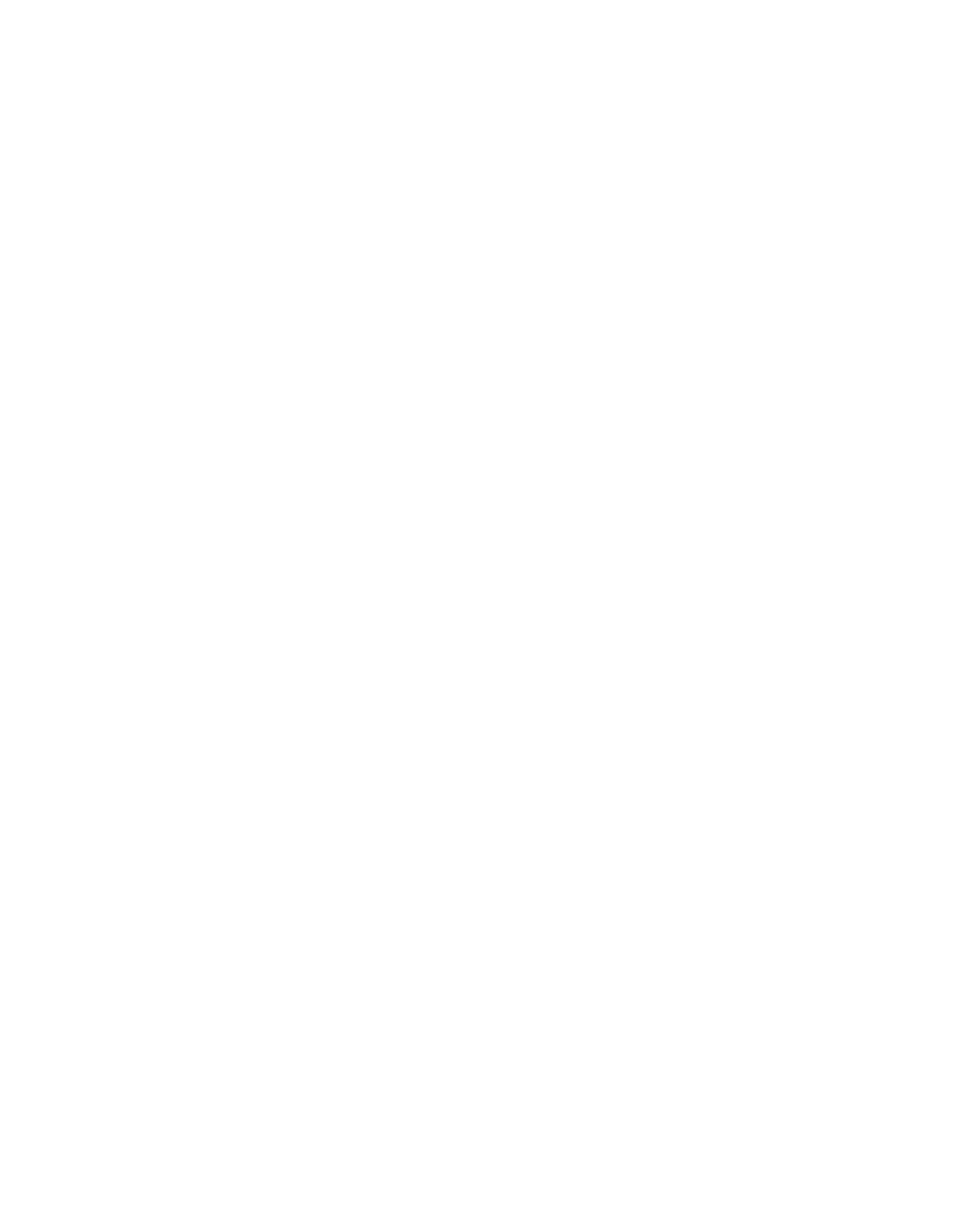of Western Christendom is not likely to change because of these critiques; perhaps the practical theology of a few individuals might.

I implore the reader to understand in the following pages that I do not mean to sound as though Western Christianity has apostatized and left the faith, nor that I am an opponent of the Church. On the contrary, I am a devout believer in our Lord and savior, Jesus Christ, and in his Church, the elect—everyone in this current dispensation who places their trust in him. Indeed, the impetus for these critiques is my concern for the Church, especially the local church. At the same time, I realize the austere censure in certain chapters might give some readers pause. Good, pause is necessary if we desire to make a clear, objective analysis of what it is, exactly, we are doing.

The issues I address are not points of Systematic or Theology Proper—the deity of the Father, the Son, and the Holy Spirit, the sacrificial death and glorious resurrection of Jesus, salvation by grace through faith, etc.—but matters of practical theology. As the late, great, theologian and preacher, Dr. J. Vernon McGee used to say, "Where the rubber meets the road."

We have the proper theology, but when we unsheathe it to wield it about in battle, we often have trouble keeping it untarnished by our grimy little fingers. As sinners, it is our nature. Corruption is part of who we are. Although freed from its power, and even empowered by the Holy Spirit to overcome it, our sinful nature is with us till death do us part. As we yield to our Lord we grow more Christ like, but the Adamic nature never departs this body of corruption, with which we must struggle daily.

Because sin and error is present in our lives, it is also present in the local church. Therefore, a decided vigilance is necessary to detect it, and a determined faithfulness is necessary to expose and purge it. This is a primary task of church leadership. Those leaders who shy from this assignment have withdrawn from their obligation to the church and from their employment for the Lord.

It was no different for local churches in the 1st Century. Indeed, certain New Testament letters were written specifically to address erroneous practices or ideologies that had arisen within a particular assembly. This work is merely a critical inspection of similar problematic issues present today. It is an inspection of our sword's condition, addressing the smudges left by the misdirected goals and traditions of Western Christianity, smudges that diminish the brilliance of the sword by drawing attention to themselves. To remove them will take a grassroots movement, not unlike the great reformation itself. Yet, on the other hand, as we shall see, we know the Church in the last days would be as such. Therefore, I do not expect these erroneous teachings and practices to cease; however, perhaps some battlefield soldiers will be inspired to polish their little section of the sword.

# *The Background for This Work*

It was 1988. I was nearly finished with a doctorate of ministry degree at Western Conservative Baptist Seminary. I was the pastor of a modest church in the Northwest, and I had just finished preaching through the book of First Timothy wherein the Apostle Paul outlined proper ecclesiology. The apostolic pattern of church life had been drawing me in for sometime, and now, once again, it was staring me in the face. I could not escape. I grew increasingly concerned and frustrated over the generally accepted agenda and leadership models of modern western churches. The more I researched, the more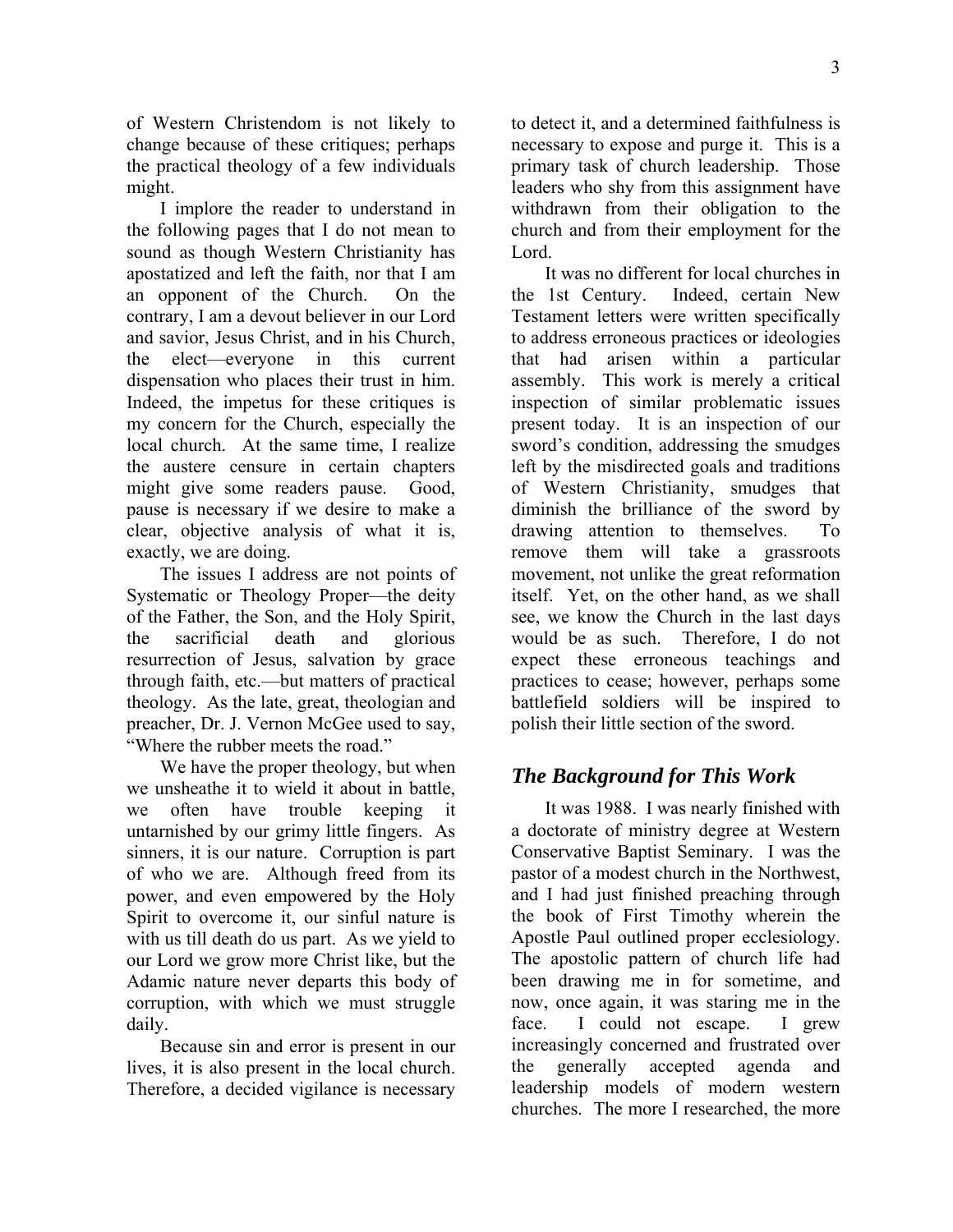I came to realize just how far astray we had drifted from the apostolic prototype.

I remembered another astute observation of the late Dr. J. Vernon McGee. When asked why he had left his denomination, in his decidedly slow southern drawl, he said something like, *"Well, I didn't leave my denomination; I believe the same thing I did seventy-five years ago. Why . . . they up and left me!"* Of course, Dr. McGee's situation was different from mine. His concern was with issues of Theology Proper; mine was with issues of practical theology. His denomination had changed its views; mine practiced the same thing it did when I started. But the more I learned of the early Church, the more concerned I became for our modern practices.

It disturbed me that the leadership I was expected to provide was steeped in programs, meetings, and traditions that had little to do with ministry and equipping the saints. Projects, such as the circulation of local or national political petitions, endless meetings with the deacon board in which we discussed such things as . . . . Let's see, we discussed. . . . Actually, I can't remember what we discussed; but I remember it seemed very important, and I had to be there for several hours every other week. Then there were the regular sessions with the board of trustees to discuss who could use the church property. Sometimes we would weigh the merits of yet another expansion project. Oh yes, and then the monthly business meetings with the whole congregation, at which time members (some of them yet babes in Christ, others perhaps in need of church discipline) would cast votes, each carrying the same weight as those of the pastors, deacons, and trustees.

In all, my role seemed far removed from the leadership exemplified in the New Testament. Most disturbing was the fact

that by Western standards this was not an undesirable or a negligent church. In fact, it was considered a model church within its association. Other churches in the region looked to it for leadership. It was the typical middleclass, evangelical, western church. It had all the programs: an active youth group, a women's Bible study class, a mid-week prayer meeting, a choir, deacons and trustees, business meetings, a women's missionary society, AWANA, Sunday school for all ages, a nursery, a generous missions budget, even a gymnasium. The parishioners were committed to sound Christian doctrine and to the church. But something was wrong. Something was wrong with this normality.

Despite the activities and the parishioner's commitment, something seemed out of focus with the dynamic faith epitomized in the New Testament and practiced by the early Church. I began to feel distant from, and even adverse to, the motif and activities that have become so commonplace to most of us. Many of my Christian brothers and sisters will read this treatise and have no clue as to what I am discussing. I envy their bliss and sometimes long for those days of innocence. Or, as the famed Bob Seger song says, "I wish I didn't know now what I didn't know then."

The following years were frustrating, even emotionally traumatic. At first, I seemed unable to articulate or even clarify my concerns. It was like having someone's name right on the tip of your tongue but being unable to say it. You know what it is, but your mind will not picture it. It will not cooperate. For the moment, all communication is put on hold as your mind and tongue struggle to establish the verbalization link. In time, I did clarify and articulate my concerns, which are largely addressed in this work. But I still cannot explain and articulate the pain this causes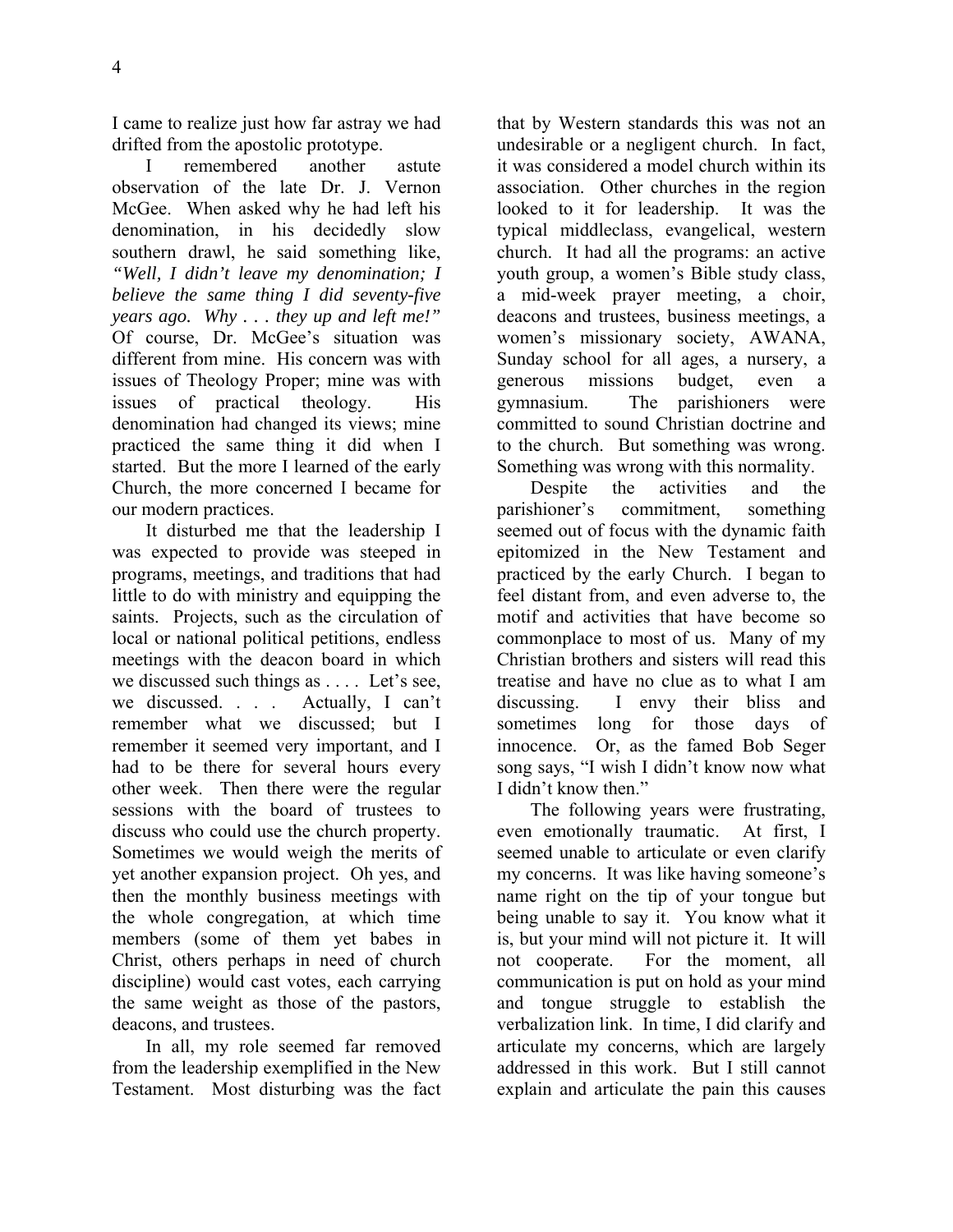in my heart. Although I agree with the core theological beliefs, I simply cannot abide the temporal and material concerns that so dominate our traditional, western, evangelical assemblies.

Through the years, I have encountered many others harboring similar concerns. They comprise a segment of the Christian population generally overlooked by the local church. Or, more precisely, a segment of the Christian population that actively avoids the traditional, local church setting. I have consoled and counseled many fellow believers, encouraging them to stay the course in their Christian walk, even if compelled to avoid the traditional setting. You might say I have served as a chaplain at large to former pastors, deacons, Sunday school teachers and church members in general—numerous folks who were raised in (or had devoted much of their lives to), the traditional local church only to abandon it. But they have not abandoned their faith. Although some meet regularly in homes with small groups, most are completely cut off, in despair, seldom communing with other believers. Yet all of them have one thing in common. They are disillusioned by the material pursuits, petty squabbles, legalism, or the short sighted socio-political dogma that has such a choke-hold on the local church.

After many years my good friend, a fellow pastor deeply rooted in the system of which I have concern, strongly admonished me. "You have a responsibility; you have made an analysis, now take some action." He was right. It was time to do something more far-reaching about these concerns, which had burdened me for many years. This work is just that. It is an attempt, feeble as it may be, to articulate and address the practical ideologies of  $21<sup>st</sup>$ Century Western Christendom that have run amuck.

I know of no name for this ideology. It has a polymorphic appearance with many faces blending to form a common center. This center I shall call Western Evangelical Orthodoxy. It is materialistic—revolving around buildings and ordered with a businessman's mind set. In ways, it is somewhat Pharisaical with its demanding traditions and blanket condemnations. In other ways it seems almost mystical, with a compulsion for unrealistic prayers, iconic symbols, and orchestrated jubilation. Always, it is dogmatic—crusading for a cause, even if the cause is far from evangelism and its dogma born of exuberance rather than sound theology.

Over the last two decades, I have discussed these matters with various fellow believers; not just the aforementioned outcasts, but with those rooted in the system. The most common critical response is, "But the Church is imperfect, made up of people who are growing spiritually. You cannot find a perfect church!" Such a response fails even to understand what I am pursuing. I am well aware of the membership's imperfections. Indeed, I am as imperfect as the next. My concerns have nothing to do with the faults of individual church members per se, but with the prevailing institutional objectives—fostered by many highly visible leaders—and the practical ideologies these objectives generate throughout Western Evangelical Orthodoxy. Transcending denominational lines, these ideologies are deeply rooted in our western culture.

The second most critical response is, "But things are changing. Churches all over the country are having small group Bible studies. Pastors are gathering for prayer. Men are coming together to confront their responsibilities as fathers and spiritual leaders, etc." This I do not doubt. I applaud such progress, but these are not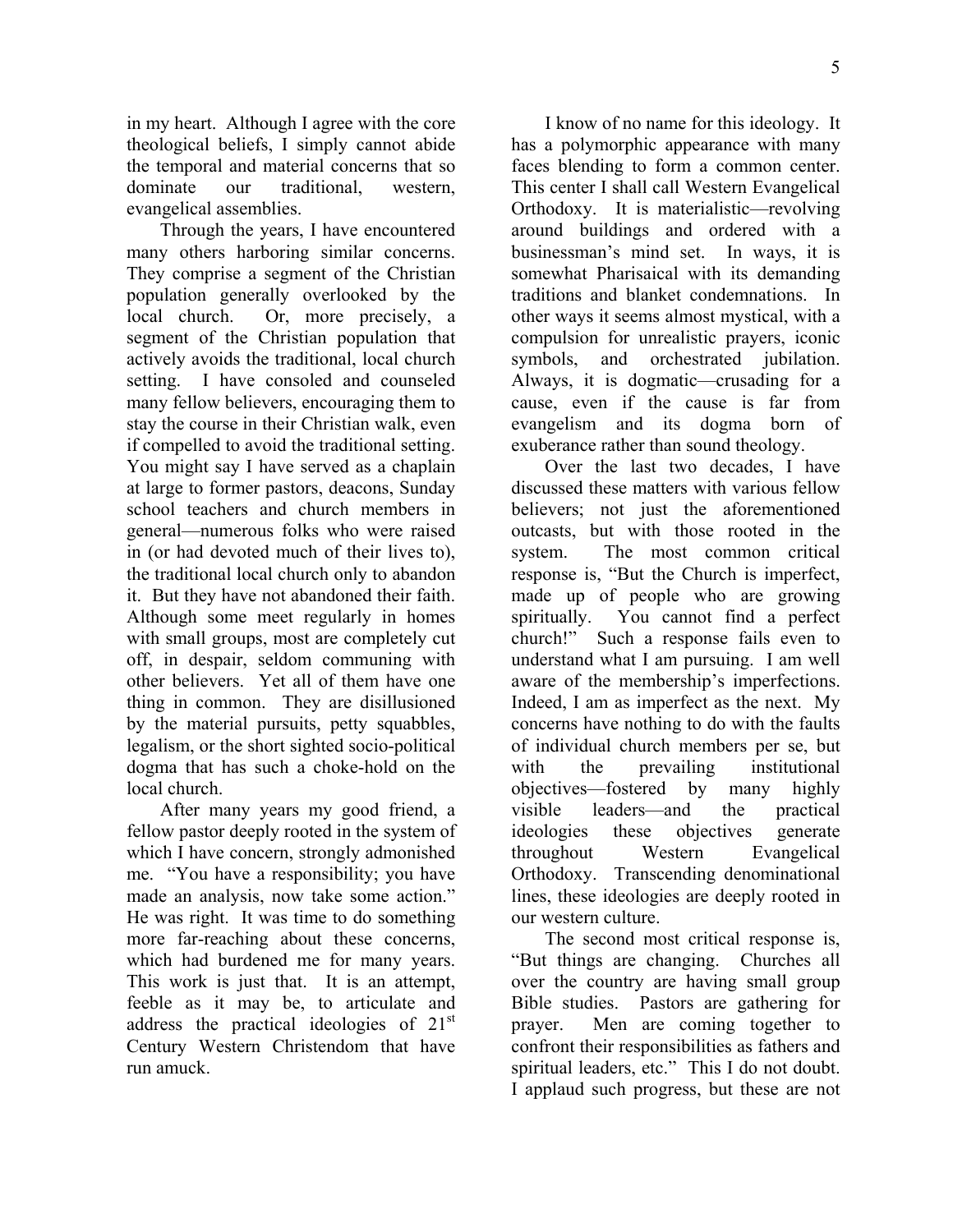the changes for which I strive. Changes of this nature are in the air from generation to generation. Eventually they are absorbed back into the mainstream. Eventually they will structure themselves just as the rest of the Western Church has structured itself.

These occasional, periodic movements are not unlike driving the frontage road instead of the highway. Both roads are going the same direction and lead to the same place; only one has more traffic and gets there faster. The infrastructure of the Western Church and the dogma that drives it remain untouched. Still, the best potential leaders must leave the local church to be trained for service elsewhere. Still, millions are wasted on lavish cathedrals. Still, lay leadership positions are filled by the popular and affluent. Still, the Church sees itself as a socio-political watchdog. Still, the twofold mission of the Church is thwarted.

Scripture tells us the last days, before Christ's return, would see perilous times, false teachers, false doctrines and erroneous practices would flourish. We are in the last days; thus, we must take heed lest we be deceived. As such, the following critiques are set forth to bring attention to these insidious false teachings and erroneous practices that seek to divert the Church in these last days of spiritual peril.

In this chapter, many of my fellow believers might be tempted to take offense. Please don't. Rather, read this analysis with an open mind, knowing that it is written in love, with the purist intentions. The picture it portrays is painted with a broad brush, depicting the overall impression of the landscape versus the details. As such, certain aspect of this picture might not be true of your particular congregation. For this be grateful. For those who might have skipped the Apologia for this work (see page 9), I encourage you to read it before proceeding, lest you misunderstand from whence I speak.

## *The church, one body*

Beyond the general charge to evangelize, the Church—both universal and local—is to function as a single body. Jesus is the head, the mind if you will. Church members are the organs, the limbs, the cells. This, the Apostle's metaphor, is most appropriate. The human body is a wonderful thing; so complex yet so efficient, specifically designed to pleasure and serve the thoughts and desires of its mind. It walks, runs, talks, sits, laughs, cries and eats as directed. Instinctively, its blood and fluids nourish, cleanse and protect itself; so that involuntary as well as voluntary acts of fulfillment and self preservation occur.

This is the ideal structure and purpose of the local church. Each member is to have a healthy relationship with both the head (Christ) and the fellow members of the body (the church). Both the individual believers and the church are to respond to the desires of Christ the Lord. When the mind in the human body is joyful, facial muscles become tense as the mouth and eyes betray the emotion. To quench a thirst the mind sends a message to the muscles in the arm and hand, they respond by lifting the tea cup. When the foot needs cleaning the hands perform the duty. When the body needs energy, the metabolic system begins working overtime to produce it. Similarly, the Lord expresses actions through one or many members of the church toward other members.

Of course, this analogy presupposes a health body. For if the body is sick, depending on the illness, certain members will not function correctly. If the femur is broken, the body cannot walk. If a flu virus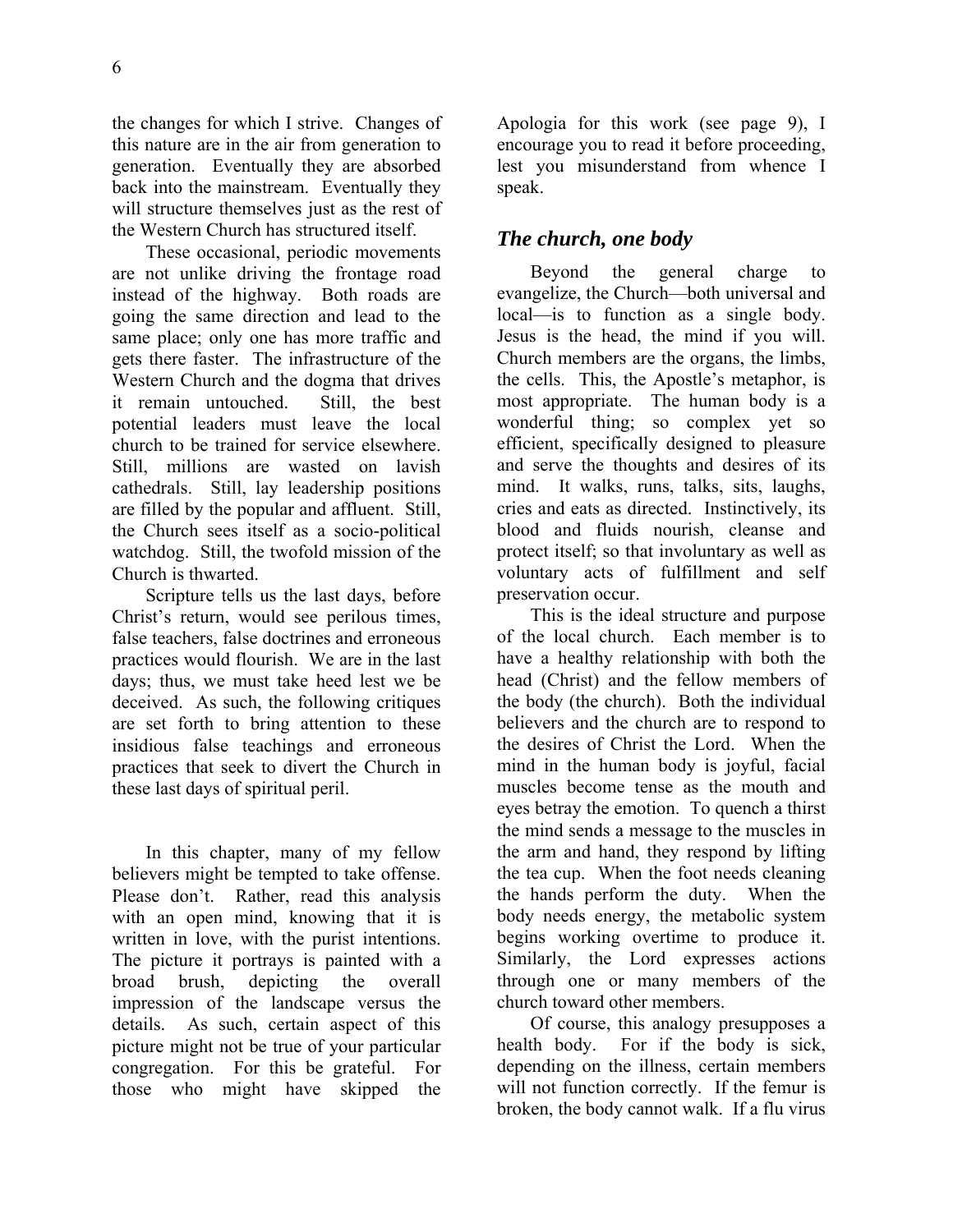has invaded, the joints are sore, and there is temperature and nausea. When nauseated the stomach will spew its content rather than digest them. Soon dehydration sets in, causing further weakness and a buildup of acids within the body. So too, sin and sickness within the church, hinder its proper function.

When the human body is sick we tend to it, medicate it, let it rest and mend and do whatever is necessary to return it to health; for many illnesses, if left unattended, will continue to fester and worsen. They may even grow into life threatening diseases. Anyone who has been terribly ill knows that health is perhaps the greatest asset one can have. Health is far more important than are all our material goods, our money, our entertainment. Of what pleasure are any of these if we do not have the health to enjoy them? Yet, simply having good health is a joy in and of itself. Too often we take good health for granted. We forget to thank the Lord for this blessing, but when sick we straight away call upon Him and entreat others to do the same on our behalf.

Like the human body, the local church also experiences sickness from time to time. Someone in the membership has caused offense, is involved in a sinful practice, is harboring ill feelings toward another in the church, etc. Because we are yet sinners at various degrees of spiritual maturity, still learning to grow in Christ, any number of issues can and do arise. Yet seldom do other members, or even church leaders, tend to these conditions as they would their physical bodies. This then allows the illness to grow, to fester, until something very bad happens: membership fades, the church splits; there is a scandal in the leadership; whatever it is, it is never good. Such illnesses were the impetus for some of Paul's Pastoral Epistles. Always, he instructed the church to address these issues, for if not dealt with swiftly they could become debilitating, even deadly. Today, the average local church is in great need of local physicians, members and leaders willing to address conditions festering within the body.

## *A church, a family*

Another analogy for the church is that of a family. But here the terms, illustration, metaphors, and even example, are not strong enough. For the church is indeed a family—a spiritual family of brothers and sisters in Christ, held together by healthy familial ties such as loving, caring, nurturing, teaching, rebuking, encouraging, etc. all the attentive bonds that make a healthy family work.

A close-knit family is not a fraternity or a business. The church is nothing like either enterprise. Yet, we organize it like both. What self-respecting church business meeting is not run according to *Robert's Rules of Order*? So marshaled are many church business meetings, an outsider might think he were attending a shareholders' conference in which investors are voting to protect their stock. The nature of business is to make a profit in a competitive world. The church is to glorify God and make converts. Big business seeks investments in lucrative opportunities. The church seeks to convert souls to Christ and to instruct them in the faith. The purposes of the church can be well served without Robert's handbook and the useless meetings it generates. It is our desire to control the temporal things (the money, the buildings, the choir robes, the parking lot) that compels such meetings.

Nor is the church like a fraternity. A fraternity's singular purpose is to foster elite, an imagined crème de la crème. This is not the church. The local church is a haven for the socially downcast as well as for society's elite. Here, the two meet as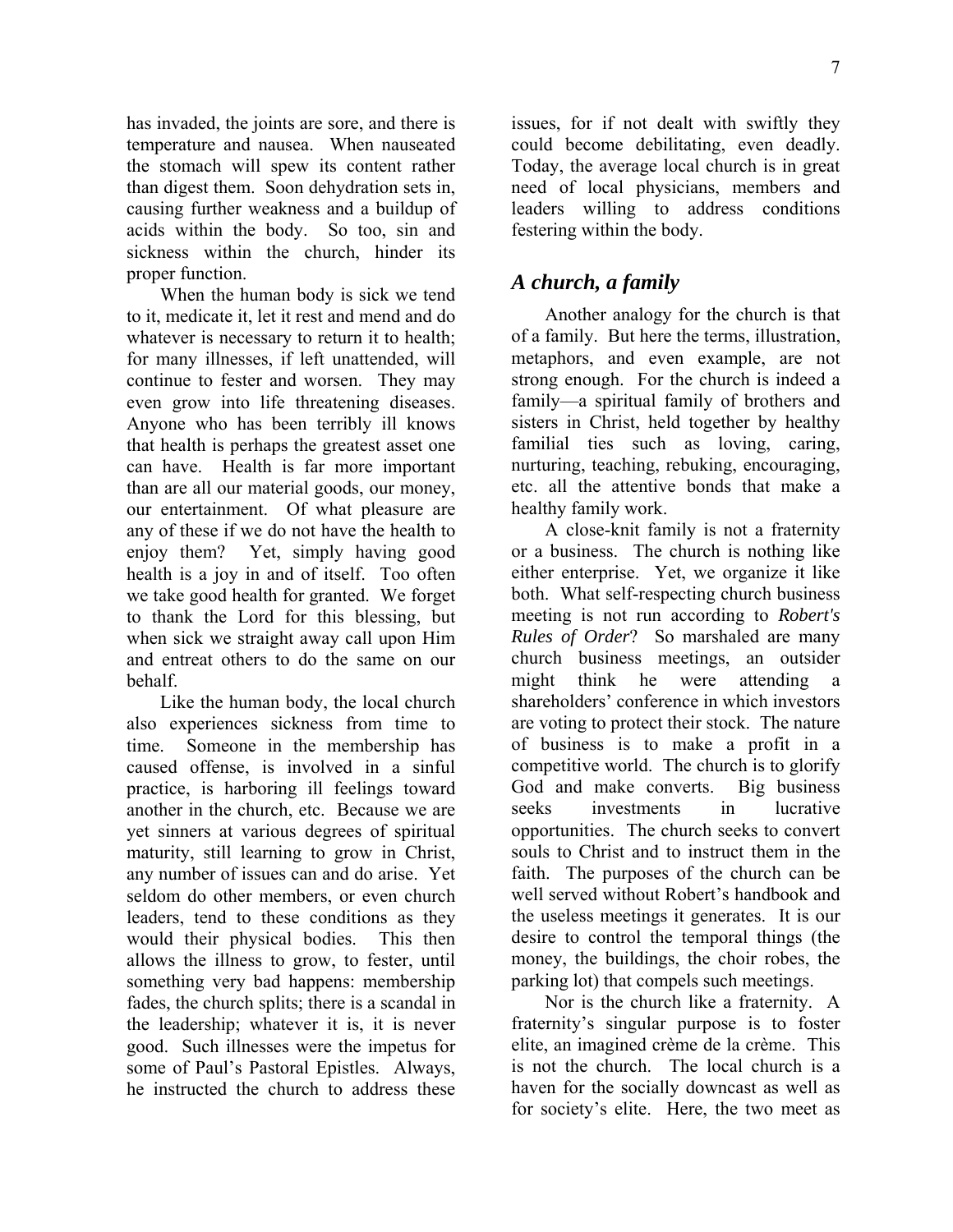one, equal in nature and equal in future glory. The social roles (typically defined by one's personal wealth) so often played within the local church, are nothing short of abominable. It is a sickness in need of a physician's attention.

# *Polymorphic facets of trouble*

Indeed, the typical local church of  $21<sup>st</sup>$ Century Western Christendom has many troubling facets—sickness on many levels, composing a ubiquitous, polymorphic ideology largely comprised of worrisome issues in practical theology. In no particular order of importance (for they are all in need of attention), let me identify some of the more troubling facets.

### *Leadership in the 21st Century Church*

The appointment and training of leaders was different in the early church from what it is today. From among those willing to commit, certain qualified men were chosen and nurtured for leadership. It was not a popularity contest, nor was a leader selected simply because of his social status. Each congregation had a core of qualified elders trained in biblical theology and ministry. We generally have one. We call him the pastor. Rather than growing this leader from within the church we examine the resumes of outsiders for hire. After a few years we often weary of him, or he of us, and the search begins anew.

A primary function of early church leadership was to guard against heresy and to equip the saints. Church leaders not only exposed and denounced false teachings they also made it their priority to teach sound doctrine to the flock. Modern church leadership generally does not do this. Leaders will refute false teachings in Theology Proper (One God, the Trinity, etc.), but they typically neglect those false teachings of practical theology that have invaded their congregations. And actually spending time with the parishioners, to teach them doctrine and theology, is something few church leaders even think of, much less accomplish. They are too overwhelmed with sermon preparation, administrative duties, program preparations, expansion strategies, and building plans.

To illustrate this point I cite a survey I conducted while doing doctoral work in seminary. I had been concerned for sometime about the various leadership roles in our modern western evangelical churches. The title of my doctoral project was "The Pastoral Neglect to Provide Leading Laymen with a Basic Foundation in Theology." To further research this topic I surveyed pastors, and the leading laymen of their choice within numerous churches from a certain conservative and evangelical association throughout the states of Washington and Oregon.

I expected to find relatively few pastors providing theological and ministerial training to their lay leadership. Likewise, I expected to find a fair percentage of the lay leaders to be less than qualified for their task. However, the results were more staggering than I could have ever imagined. I had peeked behind the facade of neckties, choirs, sermons, beautiful buildings, and spirals reaching to the sky. I felt as though I had ripped the mask off a deeply rooted and shameful ugliness. I had revealed an aspect of Western Evangelical Orthodoxy that is generally shrouded in pretense. I had uncovered an area about which most of us would rather plead ignorance or make excuses. Not willing to confront it face to face, analytically, and honestly, we choose to simply neglect it, and dutifully don our weekly Sunday vesture to mask the embarrassment.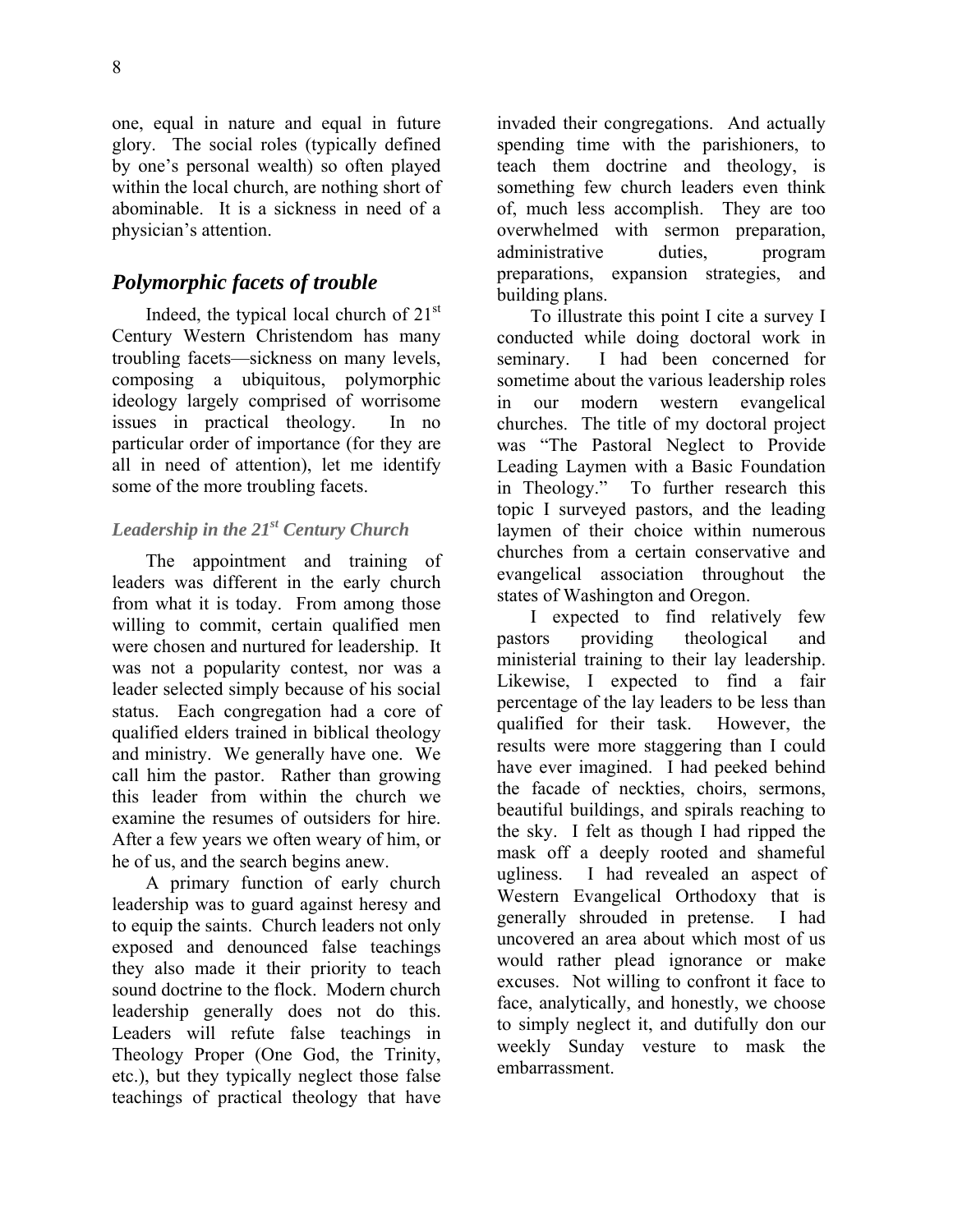What had I discovered? I found that although 97% of the leading layman regularly prepared and taught Bible classes, and 78% believed they were qualified to provide spiritual counsel, only 3% of their pastors provided them with hermeneutical training. Less than 20% provided some form of theological training, and only 7% of the pastors provided some kind of training in spiritual counseling.

Although they admitted to having very little training for these tasks, most of the lay leaders believed they were qualified for them. However, as I suspected, their ignorance betrayed itself at the end of the questionnaire. I asked them to answer three simple, but pertinent, theological questions. I didn't attempt to stump them by choosing particularly difficult topics. Rather, I chose subjects that have a special concern to anyone who teaches biblical classes or gives spiritual counsel. Put simply, I chose subjects that anyone doing what they did should know cold. First, "Why does God allow evil?" Second, "Define total depravity." And third, "In what way is man created in the image of God?"

I did not expect lengthy theological treatises or even biblical references. I merely wanted to see if these teachers had a general understanding of things they were teaching. The results were astounding. Only 24% were able to answer the question as to the image of God. A mere 16% correctly answered why God allows evil, and no one, not one, could define the meaning of total depravity. Overall these leading laymen, these spiritual advisors and pillars in their churches, had only 13.5% correct answers, and no one answered all three questions correctly.

Although not comprehensive or conclusive, this small research project had shed light on a great and shameful display of ignorance within the leadership of our local church bodies. Sadly, our churches are largely filled with lay leaders who have little or no training for the task set before them. We might say they are the modern Nicodemus. How is it, they are teachers of the church and do not know these things?

In this case, they did not know these things because their pastors had not taught them. Yet, this is the responsibility of the trained leadership, to nurture and train would-be leaders in the faith that they, too, can effectively fight the enemy. This means theological training as well as training in ministry, character, and spirit.

### *The leadership of the Early Church*

I was ordained by a Baptist church, attended a well known Baptist Seminary, served as the pastor of two churches with Baptist type church government (congregational rule), and I am convinced that neither this congregational form nor the papal form of church government was the apostolic model. The entire model of early church leadership is far removed from either of these extremes, as it is, also, from the various other modern forms of governance staggered somewhere in between.

The church is to be as a family in every respect, even in its leadership. In a family, parents make the decision and direct family activities; it is not the collective vote of the siblings. But these parents are not aloof either; not untouchable icons on a pedestal. They are active participants in the family: teaching, leading by instruction and example, helping the children to make correct choices and sound decisions, training them to mature, to become adults that they too might raise a family of their own.

In the apostolic model there was a select group of men who lead the church (we will call them elders). Actually there were three terms used in the Greek New Testament to identify them: pastor, bishop,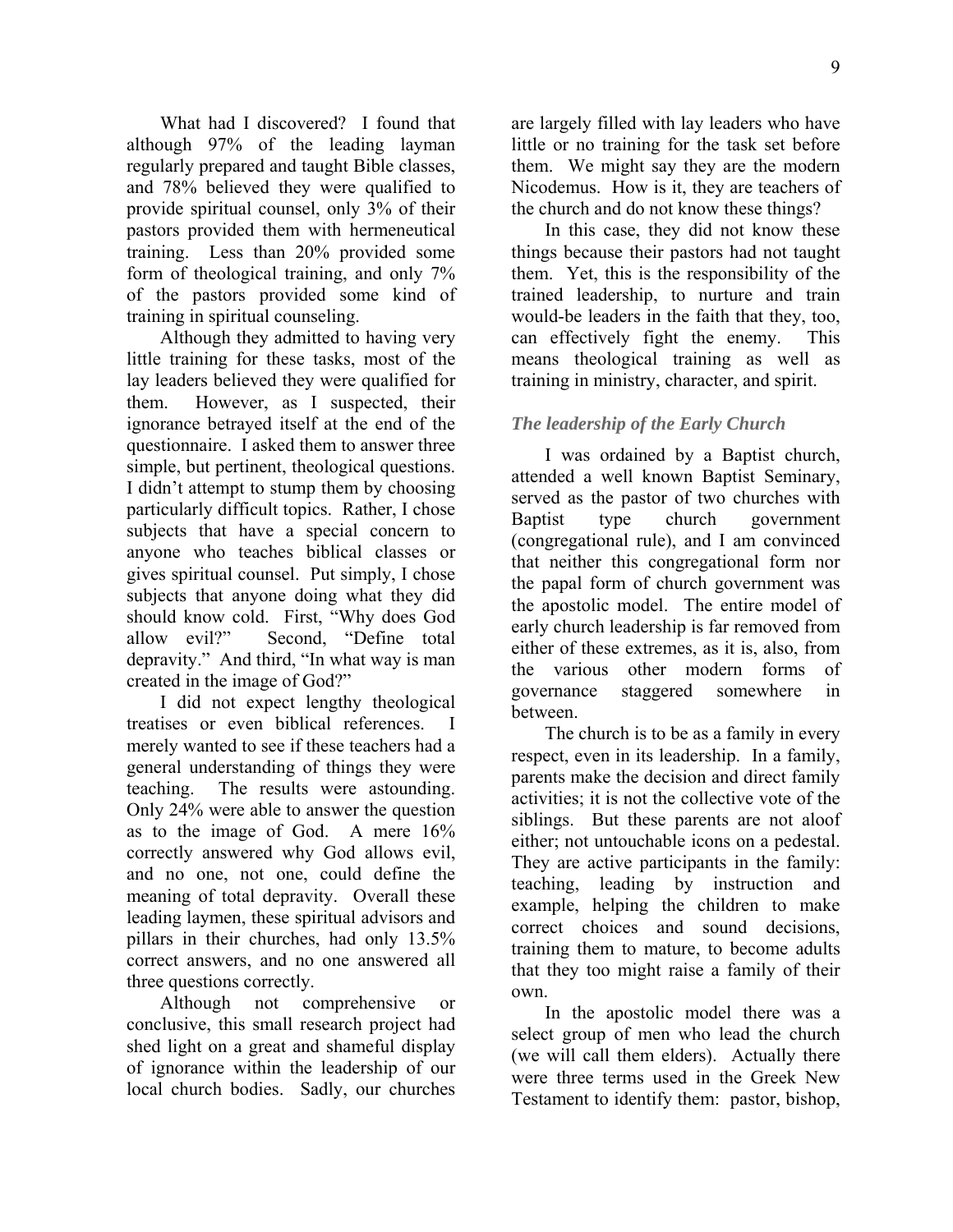and presbyters or elder (ποίμην, επίσκοπος, and  $\pi \rho \epsilon \sigma \beta \dot{\nu} \tau \epsilon \rho o \varsigma$ ). The titles were used interchangeably, borrowed from idioms of their day, each denoting a certain aspect of leadership. *Pastor* speaks to the role of a tender shepherd. *Bishop* signifies a business like function, *Elder* denotes a wise counselor. These leaders were a selfperpetuating, self-nominating, and selfdisciplining body, which instructed and protected the flock. It was not an easy thing to become an elder. To qualify for the appointment one had to be a man of

proven character and spirituality, a man above reproach both within and without the local church body. It was not a position to be taken lightly *(1 Tim. 3).* 

### *Training leaders the old way*

If modern church leadership emulated the practices of early church leadership there would be no need for seminaries. Everything essential for ministry and leadership can be, and should be, taught within the local body. However, as another portion of my doctoral survey revealed, current leaders who are trained in ministry and theology (the pastors) are too busy with program preparation, organization, sermon preparation, and plant management to train (or more precisely, even attempt to train) their lay leaders effectively in basic biblical theology and ministry. Consequently, the majority of responding pastors viewed their teaching responsibility as a low item in the order of necessary weekly tasks.

This was not so in the early church. Future leaders learned theology and ministry from within the context of the local church, from their elders. When the local church trains and reproduces leaders from within its ranks, giving them the necessary skills to effectively exegete, teach, and preach the Word of God, to effectively minister to the membership, the church is strengthened. There is no need for the most promising young men to relocate for training, and then, only to serve elsewhere. With this model they remain in their present ministries. They and the church reap the benefit of their studies as they put into practice that which they have learned. The student is able to retain his present means of livelihood and the great expense of seminary is avoided.

"Who will teach them?" you might ask.

"That is simple," I answer. "The pastors; after all, according to Paul that is their job."

"But are they qualified?" should be your scripted response.

"If not," I contend, "they should not be pastors."

If a pastor's only skill is to provide emotionally charged sermons, then he should be in sales, not in the ministry. An elder, a pastor, is to be a scholar of the Word who teaches and trains others. This is a mandate. Theology is not something found in musty libraries. It is not a dead subject for theologians and scholars to research and debate. Theology is life. Every Christian lives his particular theology whether it is scripturally correct or incorrect.

Training for ministry is two fold. It necessitates information processing (academics) and experiential learning (practical ministry). One does not thrive without the other. Without the scholastics we may fall prey to false teaching. Without the practical ministry we are impotent to serve. The two are best learned together within the context of the local church. Therefore, Paul charged Timothy to *"entrust these things to faithful men, who will be competent to teach others as well" (2 Tim. 2:2).* This is not the responsibility of some far off-seminary. It is the responsibility of the local church, its leadership, its pastors.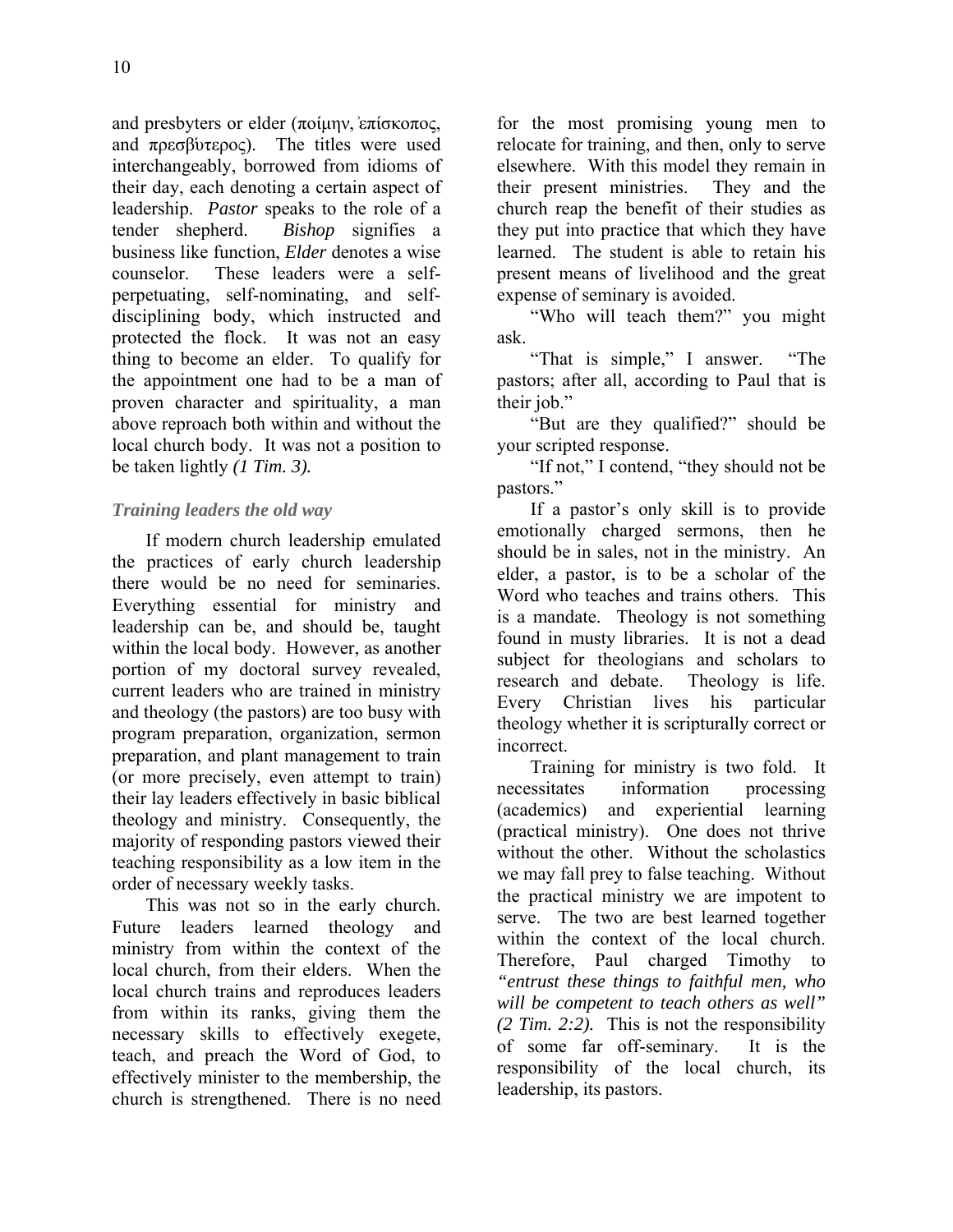This was a pastor's role for the first few centuries. Although this role was abandoned long ago, the duty has not been negated. The biblical mandate has not expired. It is still the task of the elders, the pastors, to teach biblical theology and exemplify practical theology to prospective leaders, to instruct the flock in such matters, and to protect them from heresy.

## *The church, the building*

The local church is a family in every respect. It is the physical manifestation of the spiritual family joined by the union of the Holy Spirit. A great misnomer affixed in the minds of modern Western Evangelical Orthodoxy is (at least subconsciously, for our verbiage betrays us) to equate the building, the edifice, the temple, with the local church. But the local church exists totally apart from the edifice with its steeple, pews, pulpit, stained glass, and cross.

So embedded has the edifice become in our western culture that most people (Christians and non-believers alike), think of it as something holy, even calling the main meeting room, the sanctuary. As if it is a place where God Himself dwells, a place to be revered and endued with some mystical honor. This sanctuary is perceived as the place where it is one's duty to sacrifice time and money. This is an especially popular concept in our culture. It lends itself to our fast and busy lifestyles; where one can simply give a few dollars, spend an hour singing a few songs, say a few prayers, sit through a sermon, and, having done these duties, disappear for the rest of the week. The holy deeds are done with no need to waste the time necessary to become personally and emotionally involved in the lives of other "worshipers."

Consequently, it is of no surprise that this holy building is at the center of much trouble in many local assemblies. Fortunes can be spent to beautify it, to expand it, to control it, and to make it acoustically pleasing to the "spirit of worship." Yet every year any number of local churches becomes embroiled in bitter arguments over the use of their particular sanctuary and its peripheral structures. This often leads to a bitter split. Each faction has invested their time and money into this holy site. Maybe their fathers did as well, and nothing is going to stop them from standing up for their rights and their investment. "Let the membership dissolve if it must, but don't lay a hand on my church."

But Christianity is not Judaism. We do not have temporal sanctuaries and sacrifices. Our sanctuary is in our hearts and our sacrifice is love. These perceived material sanctuaries only complicate and distract us from spiritual growth.

These holy structures were not a problem the early churches had to face. Churches met in private homes, often in the homes of the leadership. In times of persecution they were known even to meet in the catacombs. Wherever they met the symbol of a "fish" was often etched nearby to signify their presence. The appropriateness of this symbol was twofold. Not only had Jesus called his disciples to be fishers of men, but the Greek term for fish,  $\partial \chi \theta$ υς, served as an acrostic for the phrase Ιησους Χριστος Θεου Υίος Σωτηρ, *Jesus Christ God's Son Savior*.

Christians met with a particular church body because of its love for them, and because of the character, spirituality, leadership, and teaching ability of its elders. Their meetings were centered on fellowship and instruction, not a physical structure. There was no investment in an edifice and therefore, no holy sanctuary to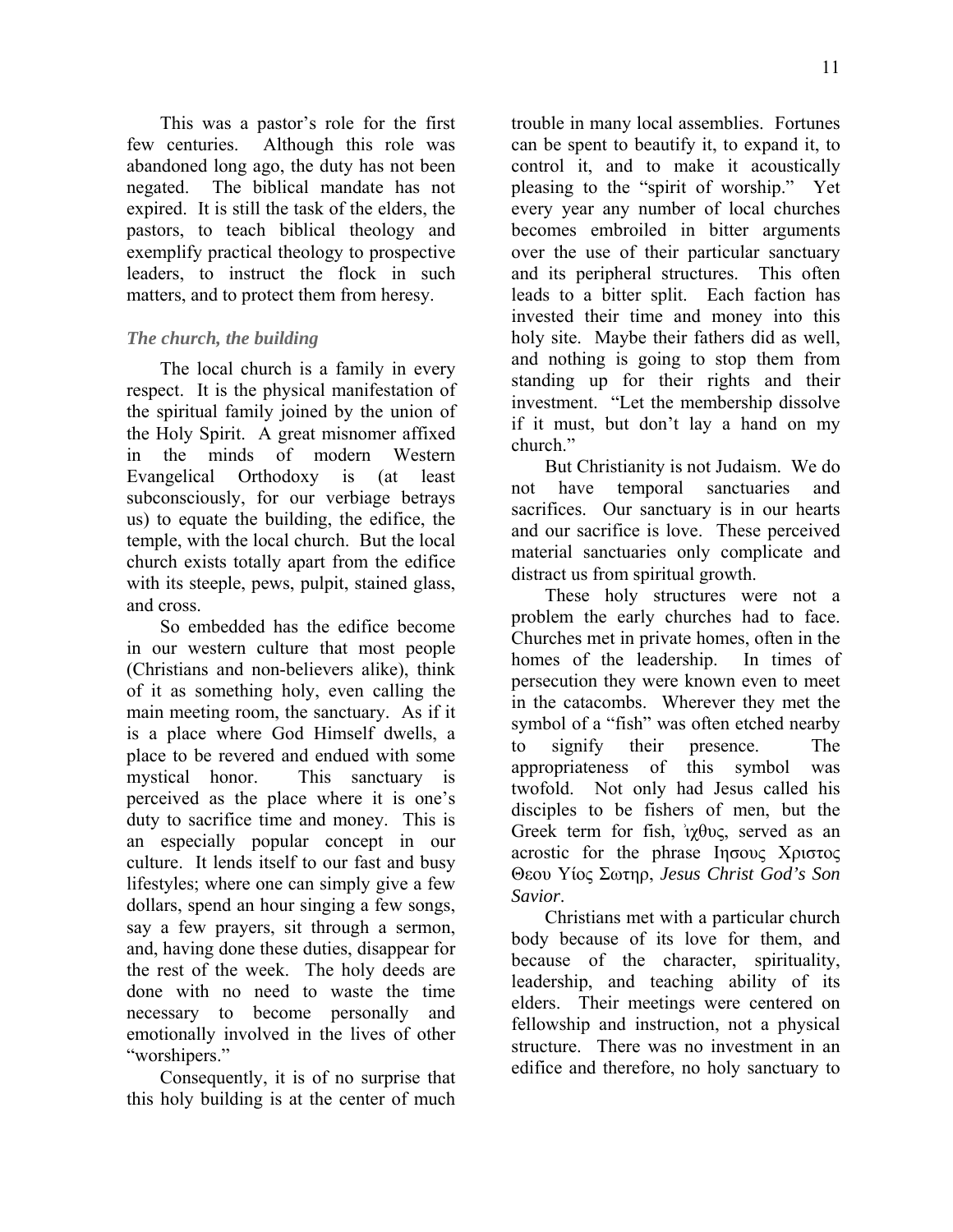protect. Their only investment was in the souls of men and women.

The early Church got along just fine without formal structures for the first four centuries or so until the conversion of the Emperor Constantine. After his conversion, Imperial persecution ceased and suddenly, Christianity was in favor. In time, the holy temples of pagan worship became the holy temples of Christendom, and these holy sanctuaries have been the source of trouble ever since. If it sounds as though I am suggesting that we do away with local church structures, good, I am . . . sort of.

However, I am not so naïve as to expect or desire believers (even those who sympathize with my views), to up and leave their congregations to start a church in their home. I would never encourage splitting a church over the building; this would be tantamount to one of the very issues I am raising. One of the reasons for ridding ourselves of these structures is to stop the bickering and division that is often generated over them.

It is not so much getting rid of these structures as it is coming to grips with the reality that the structure is not the church. If only we were able to dissociate the two. However, I doubt that can ever really happen, so long as the current model stays in vogue. It is too ingrained into our psyche and the psyche of the entire western culture. But those who are planting new churches could do so without the aspiration to build such structures. Those who have found themselves without a church home because they could no longer tolerate the misplaced affection for the edifice and the celebrated performances which they endured week after week, seated next to friendly strangers in pretty clothes. These folks could return to the early Church model.

So while I realize established congregations are not going to sell their prized structures and opt to meet in their homes, at the same time, I truly believe local church bodies would be far better served if they met in small groups, in private homes, to fellowship and to study the faith, that is, to learn theology. As the group grows it cordially divides; the new group being directed by leaders that have been trained in theology and ministry, discipled for this position by the current leadership. Each month the many small groups could congregate at some larger designated site to join for testimony, baptism, ordination, and evangelistic services. The site need not be an elaborate edifice. It could even change from time to time: under an oak tree in someone's field in the summer; maybe in someone's barn in the winter; a school gymnasium; the community center; anywhere large enough to hold them.

Such a model would accomplish several important things. Close familial bonds would form. Theologically informed believers would increase. Disputes over the material buildings would vanish. The fallacious concepts of the holy sanctuary, and the church being the white building with a steeple, would cease. The extra money, once used to feed the infrastructure of comfort could be used for missionary endeavors. Instead of appeasing their conscience by giving \$50 or \$200 to several missionaries they barely even know, the church could give full support to missionaries trained and sent out from within its own body. Imagine the dynamic between the missionaries and the congregation, the interest, the personal involvement, the desire to be a part of the work.

The material structures of the Western Church are largely an embarrassment to the Gospel. Yet, sadly, we are compelled to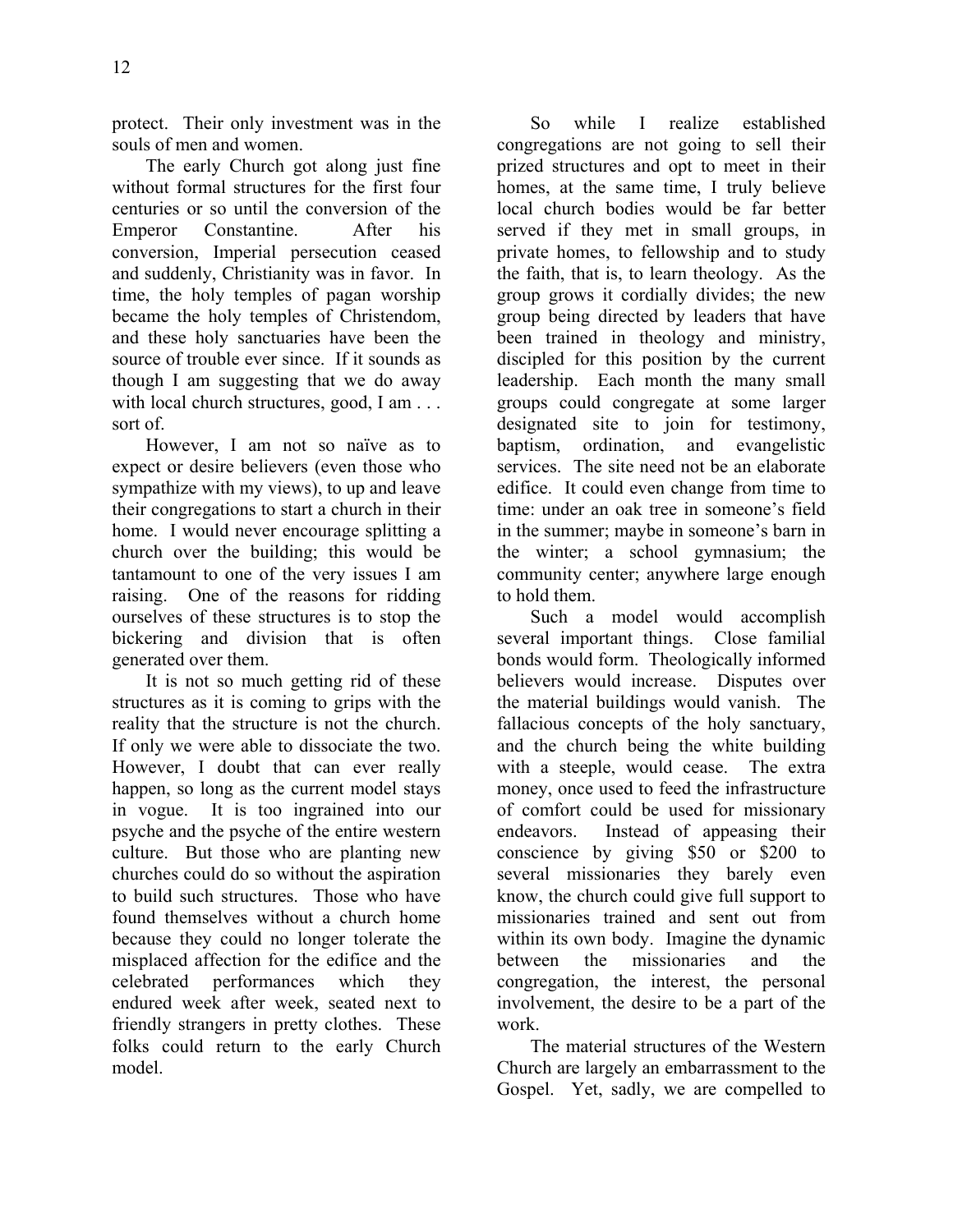keep building them, as if they, themselves, are church growth.

#### *Church government*

Congregationalism is a widespread form of local church government employed by Baptists and others. Most Pentecostal, independent and community churches also order themselves in this way. The congregational form of government is a democracy generally sporting a pastor or two and several figureheads called deacons and trustees. Major issues are determined by congregational vote, every member having one, so that, the vote of a new believer (who has yet even to learn many basic biblical truths), counts the same as that of a deacon, a trustee or a pastor.

The majority of a given congregation has little interest in making decisions for the church and, therefore, seldom attends one of the monthly business meetings where such issues are discussed. A typical scene, played time and again at a typical monthly business meeting of a typical local church with a typical congregational form of government, might be as such: It is Wednesday evening, 8:30 PM. The prayer meeting is over and business is about to begin. Forty-five of the church's two hundred and fifty members are present for the business meeting. It takes a two-thirds majority to pass a motion that has been seconded. Three of the voters are new babes in Christ. They should no more be voting than a ten year old should vote for a president. Five of the voters, if the truth were known, should be under church discipline—some perhaps excommunicated. They are rabble rousers, troublemakers, bent on pursuing a personal agenda. Another twenty-one voters are meek and mild souls without opinions on most of the issues to be discussed. They are easily swayed one way or the other. The rest of the voters are the deacons, the

trustees, the pastor, and their families. Throw in a copy of *Robert's Rules of Order* and without doubt God's will is a done deal.

The very concept of a democratic form of government is incongruous to the concept of leadership and governance. To my knowledge there has never been a successful democratic society on earth. For a family or a society to function correctly there must be leadership; ergo, there must be someone in charge. Leadership implies, even necessitates, authority. There has to be someone making decisions. There has to be somebody setting the course and taking responsibility. At some point, someone must call a spade a spade.

Decision making determined by the vote of the populace is weak, too easily corrupted as the ignorant and indifferent are manipulated by the crafty. The very concept of a democratic system is born of rebellion to, and mistrust in, authority. For this reason, in a democracy there is no authority, so "no one" is in charge. The argument (at least in a church setting) that people need to vote in order to keep the leadership in check is comical. The leadership is supposed to be the spiritually and theologically mature of the two. Leaders are supposed to be keeping the congregation in check, not the other way around. Yet, in the congregational form of government, the leadership is so mistrusted that the pastor generally doesn't even have a vote on the deacon board. Here, he sits in as an *ex-officio* (that's a nice way of saying outsider) to lend technical advice.

In truth, the sole purpose for the congregational form of government in the local church is to protect the investment to protect the holy temple into which these folks have put their time, money, sweat, and tears. They built it and they are going to have their say about it. If there were no physical buildings to protect and control,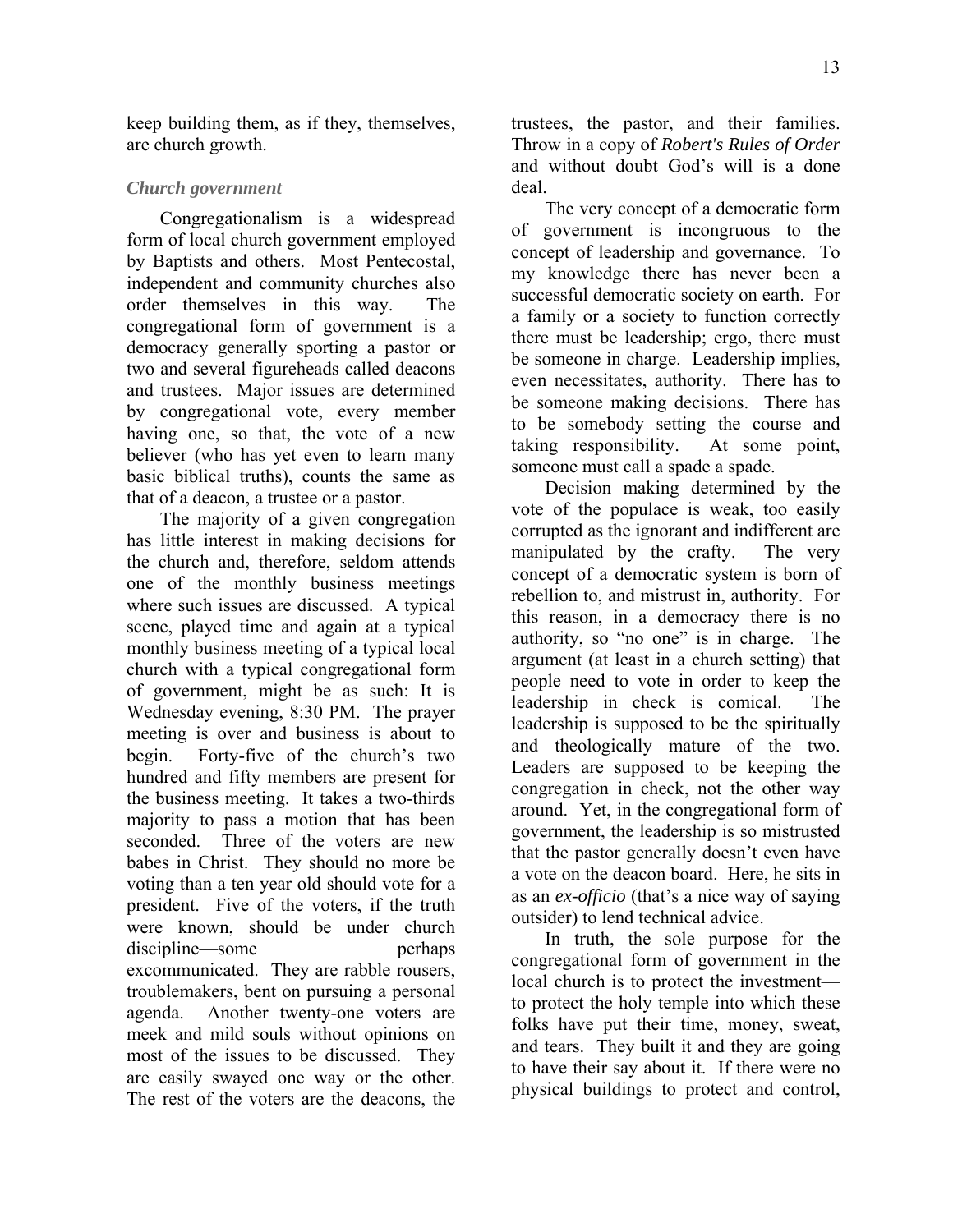there would be no congregational form of government in the local church. Because the building is the focus, neither the Lord nor the congregation is.

At the opposite end of the spectrum is the Papal Rule. A form of church government against which the congregational form was born in rebellion. This too, is a situation centered on possessions, many of them. However, in this form of government the people have no say at all. All power is given to one man. But man is a sinner and absolute power in the hands of any one man is doomed to failure. As history records, eventually it leads to tyranny. Neither of these two extremes, congregationalism or papal rule, was the apostolic model. They both fail miserably.

By far the apostolic model for church government is the best. I need not take much time to explain it. Paul did that perfectly in his letters to Timothy and Titus. It consists of a group of godly men who are qualified, gifted, and of irreproachable character. They are properly trained in theology and ministry. They are self-perpetuating and self-disciplining. Their purpose is to teach, train, and protect the flock.

Paul's model for church life was clearly the practice of the early local churches. It was followed for centuries until at last the holy edifice arrived. From that day forward began a downhill slide in church leadership. Soon the whole focus and purpose of leadership would change. From that day forward idolatry became a necessary part of church life: for some, a statue, an artifact, a painting or picture; for all, Catholic and Reformers alike, a mystical holy sanctuary.

I say humbug! Away with it! Let's encourage new congregations to set aside our twisted traditions born in rebellion and mistrust, to abandon the material temples that serve primarily to distract, and to get back to the original, focused on doing it the way we were told to do it in the first place; the way the Apostles intended, the way the early church did it before corruption took hold.

### *Materialism*

The opulence of Western Christendom is breathtaking. And I do not mean that in a good way. We have grown fat. This is not a call to a monastic style of poverty, but a call to balance and perspective. Many Christians in America are more concerned with prosperity than discipleship. This is materialism. It permeates our society and has infiltrated the Church. Indeed, it all but consumes it.

In our culture, a man's self-worth is conditioned upon his material success in life. Many leaders in the Christian community promote this image of wealth and material success. Television evangelists look and sound like Wall Street businessmen. Not long ago I saw one of the more prominent televangelists giving financial investment advice to his listeners. He fielded one question after another. One might have thought he was a representative of a powerful investment firm on Wall Street, rather than a leader of the Church.

I think of a conversation I once had with a young seminarian. I asked him if he was interested in mission work after seminary. His response was completely honest and without shame, without conviction. "No, my wife and I are both too materialistic. We like fine clothes and expensive cars. I wouldn't make enough money at that."

With leaders like this how can the conscience of Western Christianity be anything but seared with regard to its blatant materialism? And this materialism is not confined to the believers' personal lives. It is fostered and perfected within the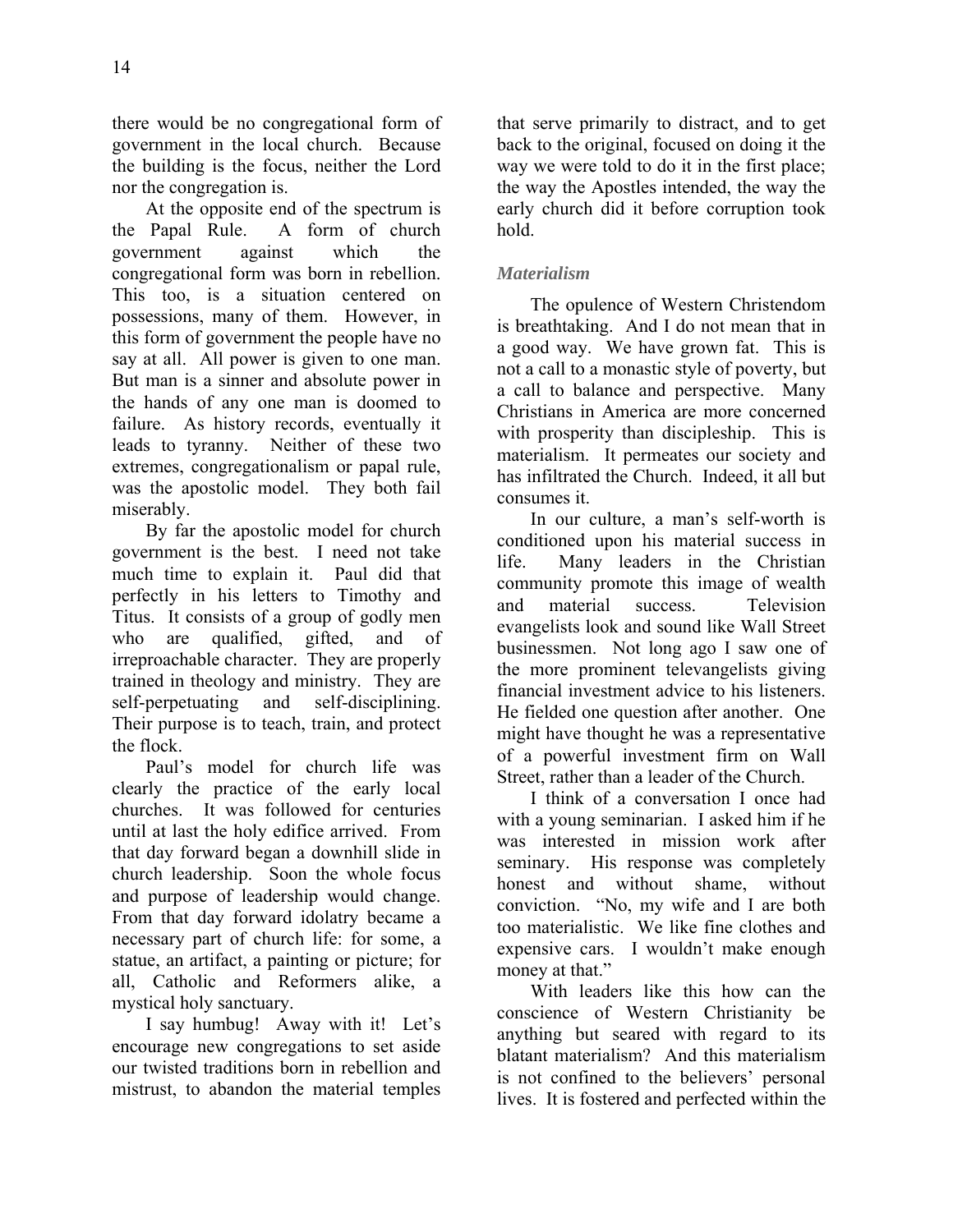local church itself. Millions are spent to erect lavish, gaudy buildings of worship. These temples far surpass any claim of mere comfort. Yet we have Christian brothers and sisters in other countries who don't even know from where their next meal is going to come. We overlook them, placating our conscience now and then by sending them a few dollars when someone drums up a special relief fund. But try as we might, the lavish lifestyle of Western Christendom cannot be justified. We will have to answer to God for it.

#### *Pharisaic legalism*

Too often, what is taught on paper and what is practiced are two different things. On paper it is believed that everyone who receives Jesus Christ as their Savior is a Christian. In practice, only those who conform to a particular, favored dogma are considered truly spiritual; all others are phony, or at best spiritually immature. Various circles have their own special bent on things. For some it is baptism into their church. For others it is some mystical babble. For others, it is a certain day to worship. For others still, it is a tithe of their income. And yet for others, it is being a social nuisance, forever protesting and making a public outcry about some perceived injustice to someone. On paper, believers are believed to be free in Christ. In practice, those who participate in activities, of which we do not personally approve, are considered spiritually inferior. This is legalism. It is suffocating the Church.

Legalism attacks the integrity of Scripture. Legalistic dogmas, claimed to be scriptural by church leaders, cause many who have faith in the integrity of the church to doubt the integrity of Scripture. Church leaders say a certain activity is wrong, yet the conscience of the individual does not agree. Thus, the individual concludes that

the Bible must be mistaken or, perhaps, should not be interpreted literally, as the church leaders have supposedly done.

For example, I recall a middle-aged woman many years ago who challenged me on the authority of Scripture and the process of literal interpretation. She was raised in a Christian home, had been taught this doctrine and had always accepted it as fact. But lately she had begun to question it. Her fiancée, although a Christian, sometimes had a beer and enjoyed square dancing. She had participated in these activities with him and felt no guilt. However, her church, claiming biblical support, condemned such activities as evil. She was confused. She believed her church when it said the Bible teaches these specific activities were wrong. Therefore, she had concluded that the Bible itself must be wrong. Now I realize that she could have sought the answer for herself by searching the Scripture, but this is not the point. The point is that her church, and many others just like it, was teaching a personal dogma as Gospel truth, thereby discrediting the Gospel. It is exactly what the Pharisees were doing at the time of Christ.

This Pharisaic legalism misrepresents the faith. It is more than rigidity. It is the overt outward display of presumed holiness. It is strangling the Church. It is a pseudo-spirituality of spiritual infants. It looks pious, but as Paul said, it only satisfies the flesh (Col. 2:23). While it may impress others it does not impress God. Man is forever trying to make his faith ornate and visible. Jesus chastised the Pharisees for praying on the street corners, yet modern day Christians proudly pray over their meals in restaurants, eager to display their piety to everyone about them. Some construct idols. Some build temples. Some order codes of conduct. Others are forever marching and protesting a cause. It is all false. True faith is made ornate and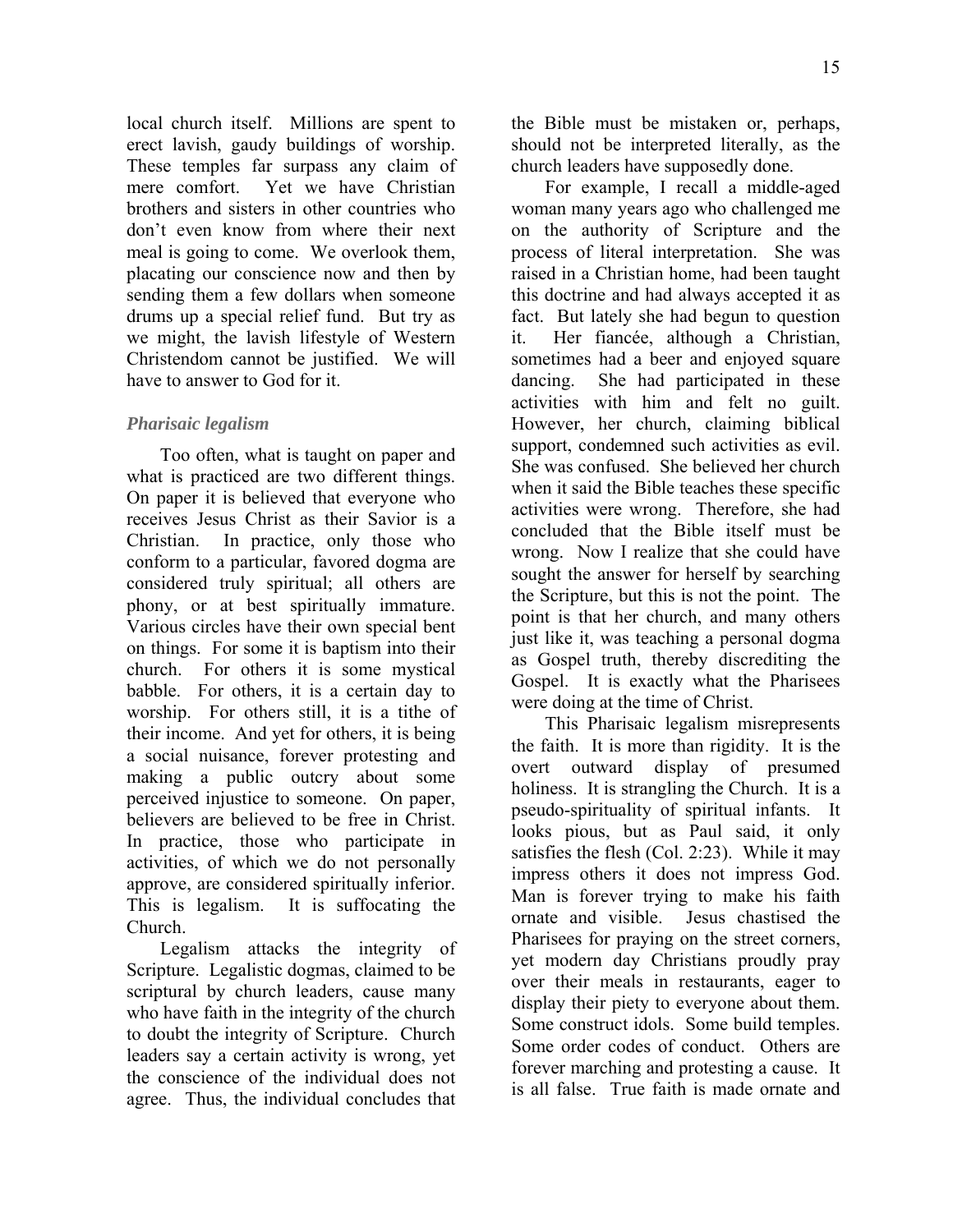visible through love—love for God and love for one another. Man-made rules and regulations please no one but the one making them.

### *Traditions*

Rigid tradition is another issue. We have programs for everything. But some programs, which once had a purpose, today only serve to frustrate the committed. They frustrate because they do not meet needs. Yet everyone is expected to participate in them. This is traditionalism. It is restricting the Church.

Perhaps the most dazzling tradition, that seems to edify but actually hinders the objective, is what we call the worship service. Unwittingly, those who mean well have taught us to think of worship as a jubilant time of praise and song. But in Scripture, worship is viewed as something more involved than simple jubilation. It is portrayed as that point at which an inconsequential man contemplates who he really is and who God is. There is but one response to this realization. He falls flat on his face, overwhelmed, in humble submission to the awesome, powerful, glorious God. It is a time of silence before the King. This is worship. After this experience his heart wants, perhaps even needs, to sing praises. This is good, expected, edifying. It is the aftermath, or maybe conclusion, to worship. Nevertheless, songs and praises themselves are not the sum of worship. It is a great misnomer and major theological error to presume so.

By calling our songs and praises worship we have effectively overlooked the most essential aspect of worship, the instinctive humble prostration before the Mighty God. So eclipsed is this concept that we no longer even have a term for it. And since we don't have a term for it, we don't speak of it, and thus we don't do it. As a result our singing and our praises are weak. It is for this reason that we must hire an enthusiastic song leader to manufacture the "spirit of worship" for us. Every time I hear the phrase "worship service," I cringe in dismay.

Coupled with this worship service is the Sunday morning variety hour: a sideshow and sermonette In some churches the sermon is little more than an energetic theatrical performance; in others, it is a dry monologue, seemingly designed to put people to sleep. Neither is very edifying. Valuable time, which should be used for training and teaching and fellowship, is often wasted on egotistical theatrics or insipid monologues which generally have to do with any number of contrived issues springing from passages too often taken out of context.

The Wednesday night prayer meeting is another example of tradition. For generations, a mid-week meeting in the sanctuary has been a mainstay for the local church. But the truth is that people don't want to come to it. Aside from the new converts, most see it as some kind of duty and sacrifice. I believe it is not the meeting itself they oppose, but the content. In general, it is yet another one man show for the congregation to sit and watch.

Why not have small groups meet within their respective neighborhoods. Give them opportunity to fellowship and commune with each other. Why not indeed? It would be sacrilegious. We cannot close the sanctuary. That would be a step toward liberalism. So regardless of the fact that relatively few people attend, the sanctuary doors remain open and small in-home prayer groups are discouraged, or at best they are not encouraged. They are not part of the program.

Over the centuries, the Western Church has accumulated multiple useless traditions: the weekly fashion show in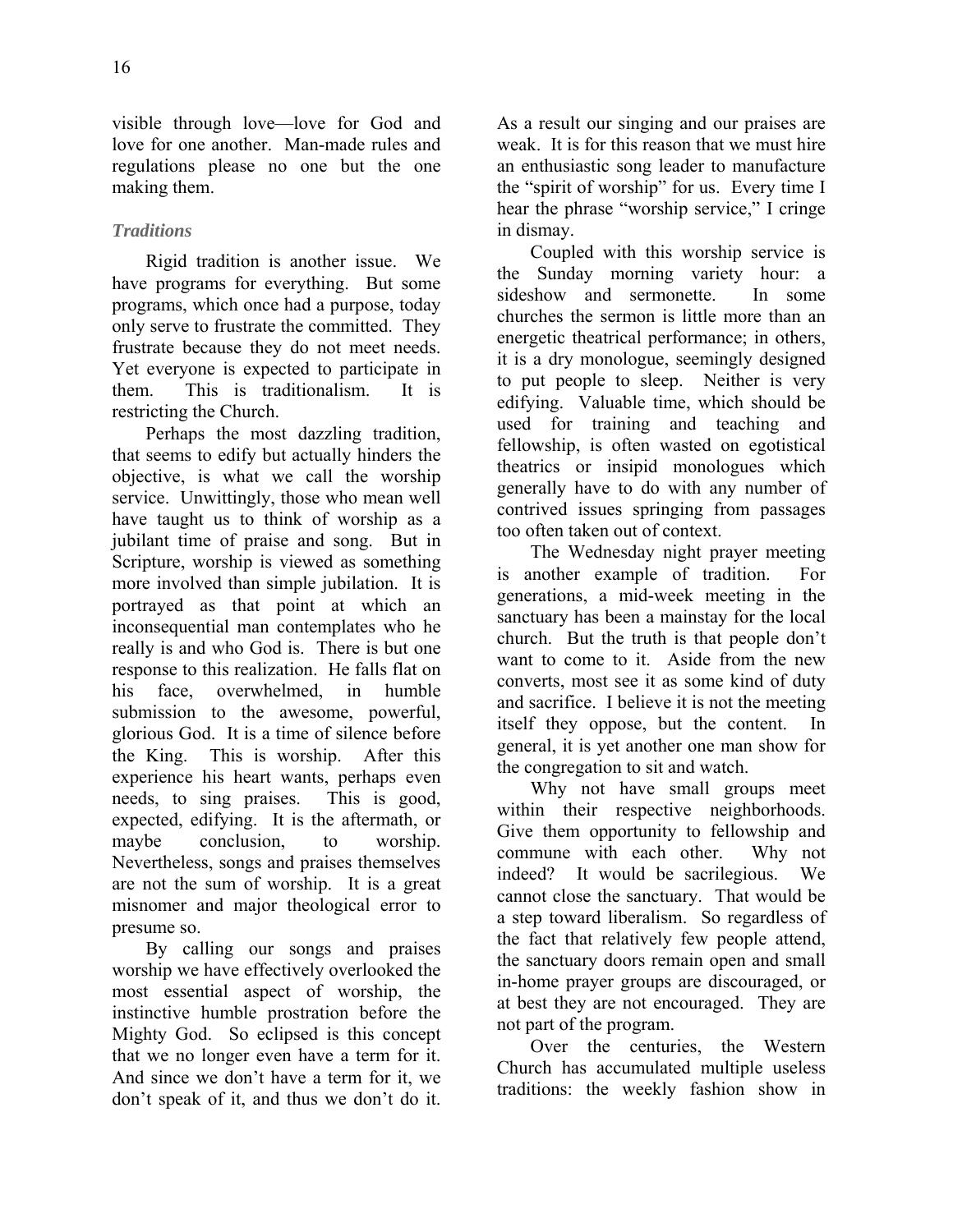which members are dressed to the nines, the frequent passing of the offering plate, choir robes, ministerial robes, standing to pray, sitting, standing again to sing, sitting again, standing again to mingle and shake hands for two minutes, sitting again, routine Sunday and Wednesday evening gatherings to endure yet another sermon. One's conformity to these customs is viewed as adherence to the faith. But they are only traditions, made by man and practiced merely to satiate. Primarily, they serve to frustrate and confuse.

### *Mysticism*

We are all aware of the mysticism of Roman Catholicism. But Western Evangelical Orthodoxy has a certain flair of mysticism about it as well. A prime example is what we call prayer. I do suspect that our typical group prayer practices are far different from Scripture's intent.

In Scripture we are admonished to *"ask and it will be given, seek and you will find.*" The promise is that prayer is answered. But seldom, if ever, are such frivolous group prayer requests granted. This should indicate that something is amiss. Something is out of order. Is the Bible mistaken? Is Jesus deceiving us? Of course not! If Jesus' promise is true (which I believe it is), then perhaps something is wrong with our prayers.

Could it be that we have misunderstood what prayer is? Fostered a distorted view of prayer? Listen to the requests at a typical Wednesday night prayer meeting. The leader stands to field one petition after another, which might be something along these lines: legislation for prayer in school, Johnny's co-worker's wife's uncle's bladder, the election of our desired politician, even a 'let us win' from the Christian athlete, ad infinitum. Someone volunteers to pray, and then another and another. Our culture is so hung up on such meaningless placation that we have little concept of what prayer really is. Yet we feel mystically compelled to participate. To call such activity, prayer, is akin to calling song, worship. It too, is a great misnomer that causes many to neglect the real thing.

How did we ever come to practice group prayer in this manner? We learned it from tradition. It has been passed down from one generation to the next as some mystical necessity. But it needs to be reevaluated. Perhaps reviewing scriptural examples would be of benefit. Certainly, a study of biblical prayers reveals something quite different in content than our current practice. Even the disciples asked Jesus to teach them how to pray. I suggest that we need to make the same request.

## *Return to our roots*

I believe the answer to our present dilemma is to return to the way it used to be. Many things are necessarily different now than in the days of the Apostolic Age. We are a different culture with vastly different customs and lifestyles. But some things need not have changed, should not have changed. To these things we must return.

To begin with, I suggest we return to the apostolic model of church government. We should choose and train a multiple of qualified men for leadership roles within the church. These men need to teach doctrine and promote familial life and fellowship within the church body. Then they need to teach and train others to take their places.

I suggest we be de-programmed; entertain a new, or rather, the original understanding of what the church is. Let me elaborate. The ultimate purpose of the local church is synonymous with God's ultimate purpose for creation: His glory.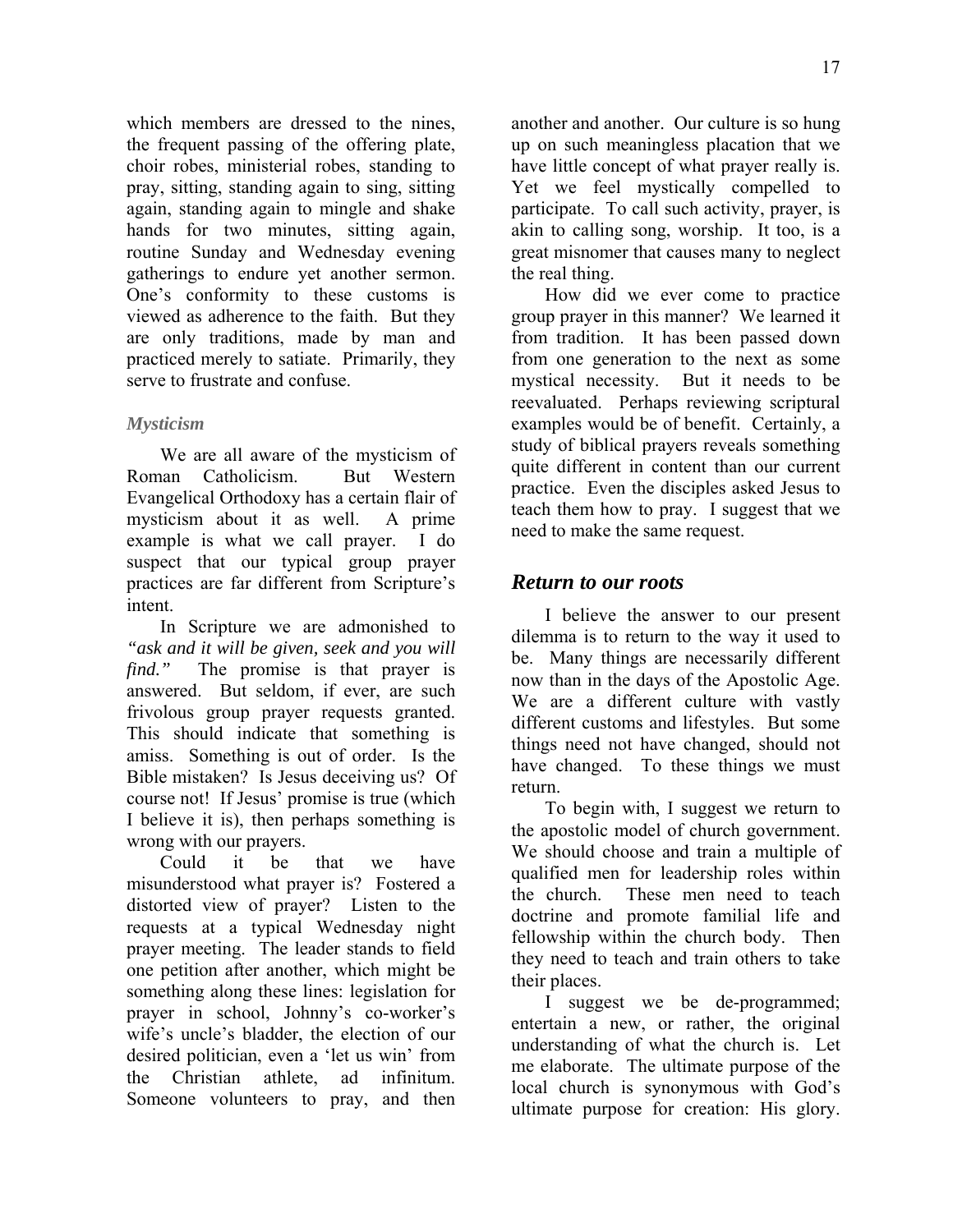The Church, both universal and local, brings glory to God by teaching truth and building relationships (Eph. 4:11-16). We organize these events through various activities and programs, but it is God's Word around which we rally, and dynamic, truth oriented relationships for which we assemble, not the programs or the building.

While we cannot divorce the ultimate purpose of the Church from its present activities and programs, neither can we confuse them. When the programs are misunderstood to be the purpose of the church, we are out of focus. Programs exist to facilitate the needs of the group. The group does not exist to facilitate the programs. Programs must come and go. They must remain in flux. Their purpose is simply to provide structure for the teaching of truth and the building of relationships.

Universally, all believers are united spiritually through their relationship with the Holy Spirit. However, interpersonal relationships in the local assembly bind believers together corporeally, as coworkers and fellow servants of the Lord. When the gifts of the Spirit are exercised, the local church is edified. Truth is taught and interpersonal relationships grow. Needs are met. People are satisfied. Spiritual growth takes place. Paul is referring to this when he says,

*Speaking the truth in love . . . the whole body fitly joined together and compacted by that which every joint supplies, according to the effectual working in the measure of every part, makes increase of the body unto the edifying of itself in love (Eph. 4:15- 16).*

I also suggest we limit our dogma to that which is biblical. Scripture specifies several sins with which most folks have enough trouble. Let's not create new lists to our own liking. Man made regulations reflect individual preferences. Your preferences are not mine, and they are certainly not the worlds. Let us refrain from forcing righteousness upon a society that cannot receive it. Refrain from looking down our noses at those who do not comply with our personal standards.

It is true that Paul instructed us to evaluate one another's spiritual progress. We are to reprove the offender, restore the repentant, and encourage the discouraged. But these critical appraisals are to be based upon scriptural, not personal, criteria. And they are confined to believers. We have no business correcting the unbeliever. To him we are to present the Gospel of salvation, not a personal critique of his troubled life.

Give the Holy Spirit room to work. He speaks to every man's conscience. Let each believer establish his own personal preferences with the Holy Spirit's guidance. His perspective is pure; ours is clouded, discolored by personal bias. Let's not presume the job that is reserved for Him. He does not need your help or mine. He is perfectly capable. John sums it up like this, *"If our hearts do not condemn us, we have confidence before God . . . those who obey His commands live in Him, and He in them" (1 Jn. 3:21-24).*

If we feel compelled to speak against something that disturbs us, let's not claim biblical support if none exists. Let's be honest. Let's not promote holiness—or rather, our own biased view of holiness through deception.

Furthermore, let us look beyond our own selfish desires and remember the Psalmist's admonishment that material wealth does not redeem (Ps. 49:5-11). Nor does it give us personal identity. Nor, in the end, as Solomon conceded, does it satisfy (Ecc. 2:11). We need to look beyond new cars, boats, luxurious homes and IRA's, even beyond our opulent holy temples. We must set our sights on that